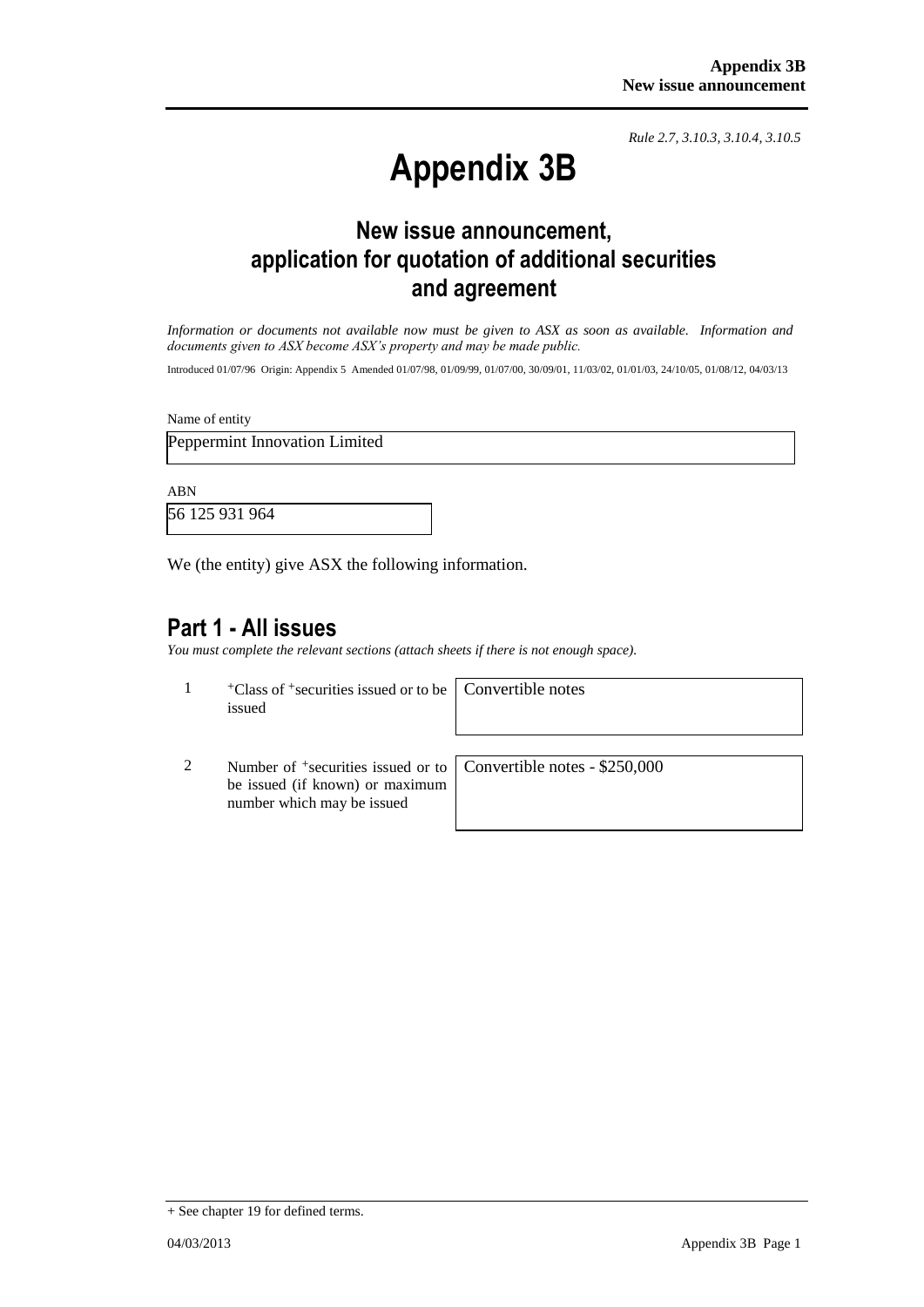|                                                 | Principal terms of the <sup>+</sup> securities   Convertible notes maturing on 21 December                 |
|-------------------------------------------------|------------------------------------------------------------------------------------------------------------|
| (e.g. if options, exercise price and            | 2019 bearing 12% interest per annum, from the                                                              |
| expiry date; if partly paid                     | date of receipt of funds, payable within 5 days of                                                         |
| <sup>+</sup> securities, the amount outstanding | maturity unless redeemed or converted earlier,                                                             |
| and due dates for payment; if                   | and convertible into fully paid ordinary shares at                                                         |
| <sup>+</sup> convertible<br>securities.<br>the  | $$0.025$ per share.                                                                                        |
| conversion price and dates for                  |                                                                                                            |
| conversion)                                     | The Company is entitled to convert all (but not<br>$\sim$ $\sim$ $\sim$ $\sim$ $\sim$ $\sim$ $\sim$ $\sim$ |

some) of the Convertible Notes at any time after the first anniversary of the issue of the Convertible Notes if the VWAP for each of the 30 trading days ending not less than 5 trading days before the date of issue of the Issuer Conversion Notice is at \$0.0325.

The Convertible Notes are secured by the Company's 100% owned subsidiary Zambian Copper Pty Ltd, which holds the Company's mineral exploration project in Zambia.

<sup>+</sup> See chapter 19 for defined terms.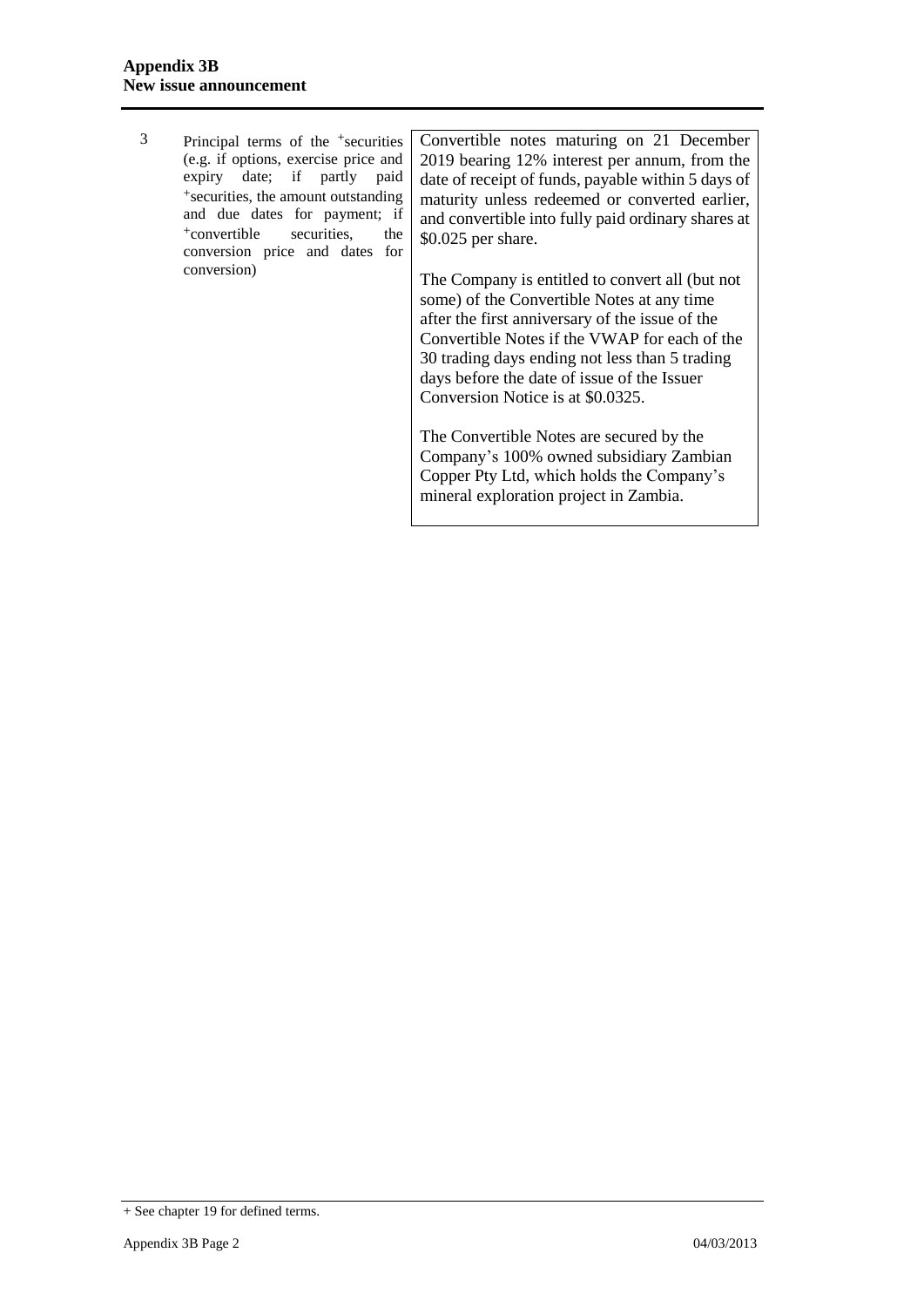7.1A

4 Do the +securities rank equally in all respects from the <sup>+</sup>issue date with an existing <sup>+</sup>class of quoted +securities?

> If the additional <sup>+</sup>securities do not rank equally, please state:

- the date from which they do
- the extent to which they participate for the next dividend, (in the case of a trust, distribution) or interest payment
- the extent to which they do not rank equally, other than in relation to the next dividend, distribution or interest payment
- 5 Issue price or consideration Convertible Notes \$250,000

6 Purpose of the issue (If issued as consideration for the acquisition of assets, clearly identify those assets)

6a Is the entity an  $+$ eligible entity that has obtained security holder

approval under rule 7.1A?

If Yes, complete sections 6b – 6h *in relation to the +securities the subject of this Appendix 3B*, and comply with section 6i

- 6b The date the security holder resolution under rule 7.1A was passed
- 6c Number of +securities issued without security holder approval under rule 7.1

6d Number of <sup>+</sup>securities issued with security holder approval under rule

Nil, unless converted in which case 10,000,000 ordinary shares will be issued

N/A

No, unless converted at which time they will rank equally with fully paid ordinary shares.

Working capital

N/A

No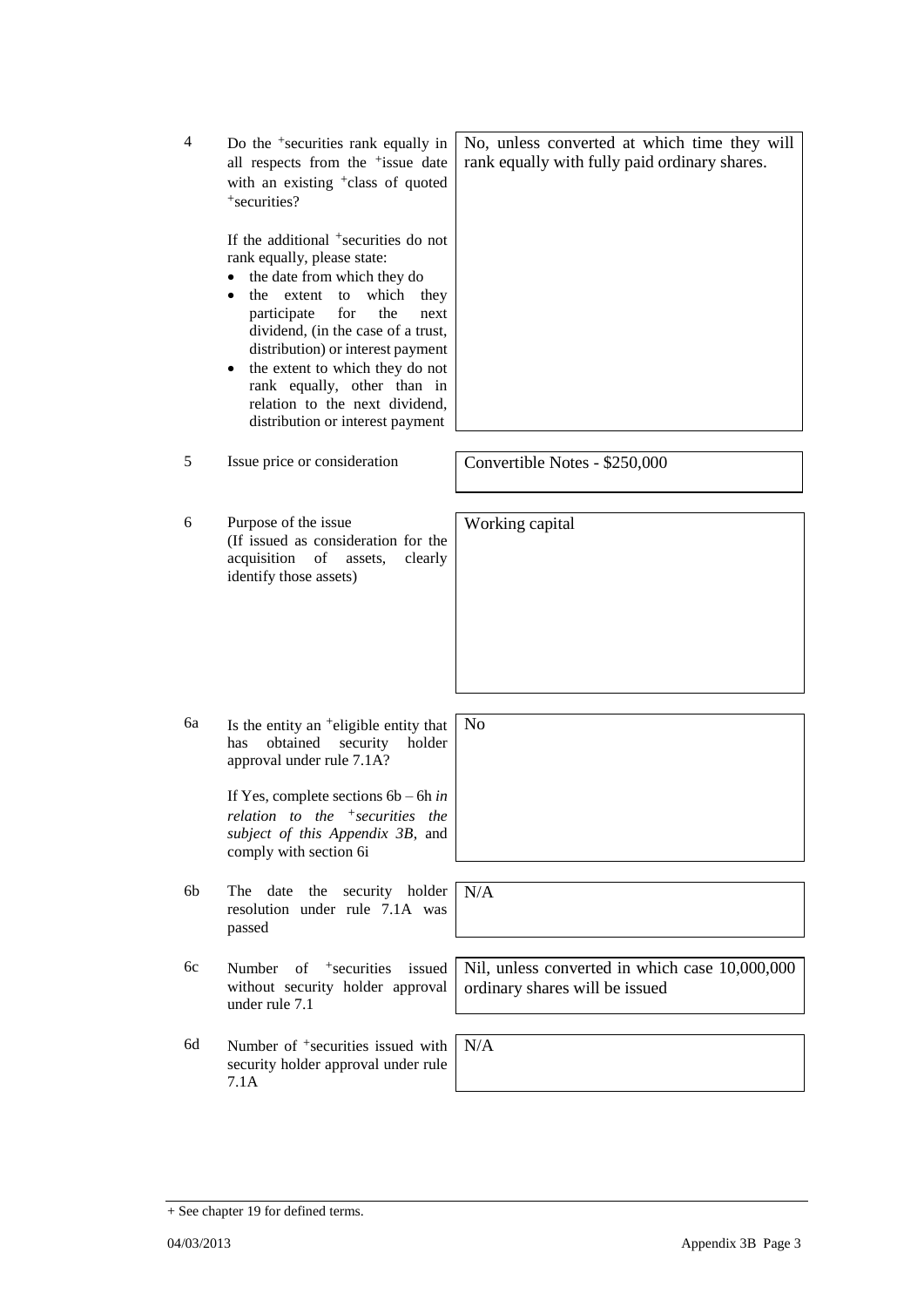- 6e Number of +securities issued with security holder approval under rule 7.3, or another specific security holder approval (specify date of meeting)
- 6f Number of +securities issued under an exception in rule 7.2
- 6g If +securities issued under rule 7.1A, was issue price at least 75% of 15 day VWAP as calculated under rule 7.1A.3? Include the +issue date and both values. Include the source of the VWAP calculation.
- 6h If +securities were issued under rule 7.1A for non-cash consideration, state date on which valuation of consideration was released to ASX Market Announcements N/A
- 6i Calculate the entity's remaining issue capacity under rule 7.1 and rule 7.1A – complete Annexure 1 and release to ASX Market Announcements
- 7 +Issue dates

Note: The issue date may be prescribed by ASX (refer to the definition of issue date in rule 19.12). For example, the issue date for a pro rata entitlement issue must comply with the applicable timetable in Appendix 7A.

Cross reference: item 33 of Appendix 3B.

8 Number and <sup>+</sup>class of all <sup>+</sup>securities quoted on ASX (*including* the <sup>+</sup>securities in section 2 if applicable)

N/A

N/A

N/A

 $7.1 - 27,259,029$ 

7.1A – N/A

21 December 2018

| Number      | <sup>+</sup> Class            |
|-------------|-------------------------------|
| 987,582,463 | Fully paid ordinary<br>shares |

<sup>+</sup> See chapter 19 for defined terms.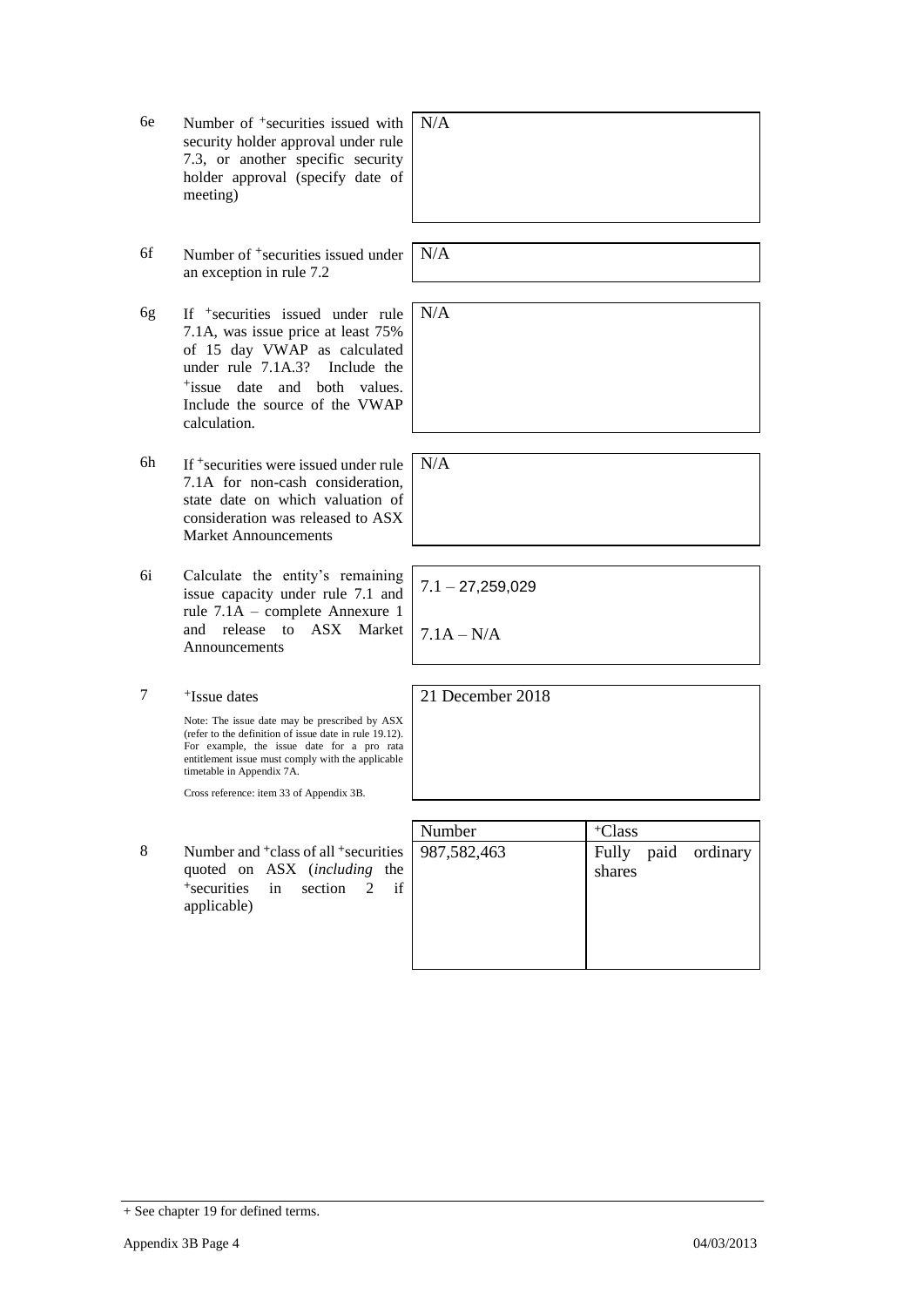|                                             |                                                                                                                              | Number      | <sup>+</sup> Class                                                                                                                                                                                                                                                                                      |
|---------------------------------------------|------------------------------------------------------------------------------------------------------------------------------|-------------|---------------------------------------------------------------------------------------------------------------------------------------------------------------------------------------------------------------------------------------------------------------------------------------------------------|
| 9<br><sup>+</sup> securities<br>applicable) | Number and <sup>+</sup> class of all <sup>+</sup> securities<br>not quoted on ASX (including the<br>section<br>2<br>if<br>in | 100,000,000 | Performance<br>shares<br>subject to the terms<br>and conditions as set<br>out in the Notice of<br>General Meeting held<br>on 2 Oct 2015.                                                                                                                                                                |
|                                             |                                                                                                                              | 10,000,000  | Options to acquire<br>fully paid<br>ordinary<br>shares at 3 cents each<br>expiring on 27 August<br>2020, exercisable after<br>the 30 day volume<br>weighted average price<br>of fully paid ordinary<br>shares is 5 cents or<br>more;                                                                    |
|                                             |                                                                                                                              | 10,000,000  | Options<br>acquire<br>to<br>fully paid<br>ordinary<br>shares at 3 cents each,<br>expiring on 27 August<br>2020, exercisable after<br>the 30 day volume<br>weighted average price<br>of fully paid ordinary<br>shares is 10 cents or<br>more;                                                            |
|                                             |                                                                                                                              | 10,000,000  | Options to vest on 28<br>December<br>2018<br>to<br>acquire<br>fully<br>paid<br>ordinary shares at 5<br>cents each, expiring on<br>27<br>August<br>2020,<br>exercisable after the 30<br>day volume weighted<br>average price of fully<br>paid ordinary shares<br>share price is 15 cents<br>or more; and |

<sup>+</sup> See chapter 19 for defined terms.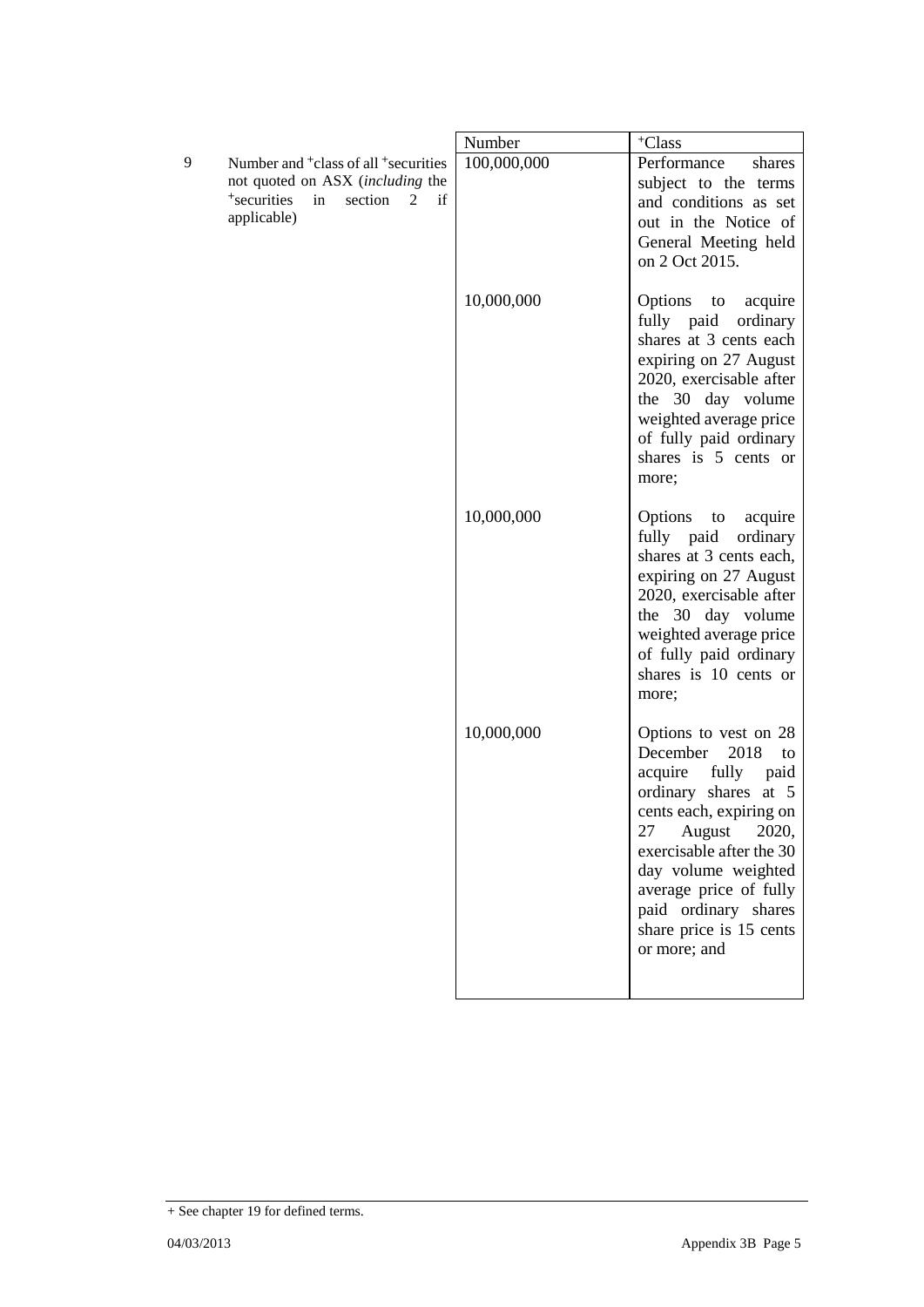| 10,000,000                                           | Options to vest on 28<br>February 2019<br>to<br>acquire fully paid<br>ordinary shares<br>at $5$<br>cents each, expiring on<br>August 2020,<br>27<br>exercisable after the 30<br>day volume weighted<br>average price of fully<br>paid ordinary shares<br>share price is 20 cents<br>or more.                                                                           |
|------------------------------------------------------|------------------------------------------------------------------------------------------------------------------------------------------------------------------------------------------------------------------------------------------------------------------------------------------------------------------------------------------------------------------------|
| Equivalent<br>to<br>10,000,000<br>ordinary<br>shares | Convertible<br>notes<br>21<br>maturing<br>on<br>December<br>2019<br>bearing 12% interest<br>per annum, from the<br>of<br>receipt<br>date<br>οf<br>funds, payable within 5<br>days of maturity unless<br>redeemed or converted<br>earlier, and convertible<br>into fully paid ordinary<br>shares at \$0.025 per<br>share.                                               |
|                                                      | The Company is<br>entitled to convert all<br>(but not some) of the<br>Convertible Notes at<br>any time after the first<br>anniversary of the<br>issue of the<br>Convertible Notes if<br>the VWAP for each of<br>the 30 trading days<br>ending not less than 5<br>trading days before the<br>date of issue of the<br><b>Issuer Conversion</b><br>Notice is at \$0.0325. |
|                                                      | The Convertible Notes<br>are secured by the<br>Company's 100%<br>owned subsidiary<br>Zambian Copper Pty<br>Ltd, which holds the<br>Company's mineral<br>exploration project in<br>Zambia.                                                                                                                                                                              |

<sup>+</sup> See chapter 19 for defined terms.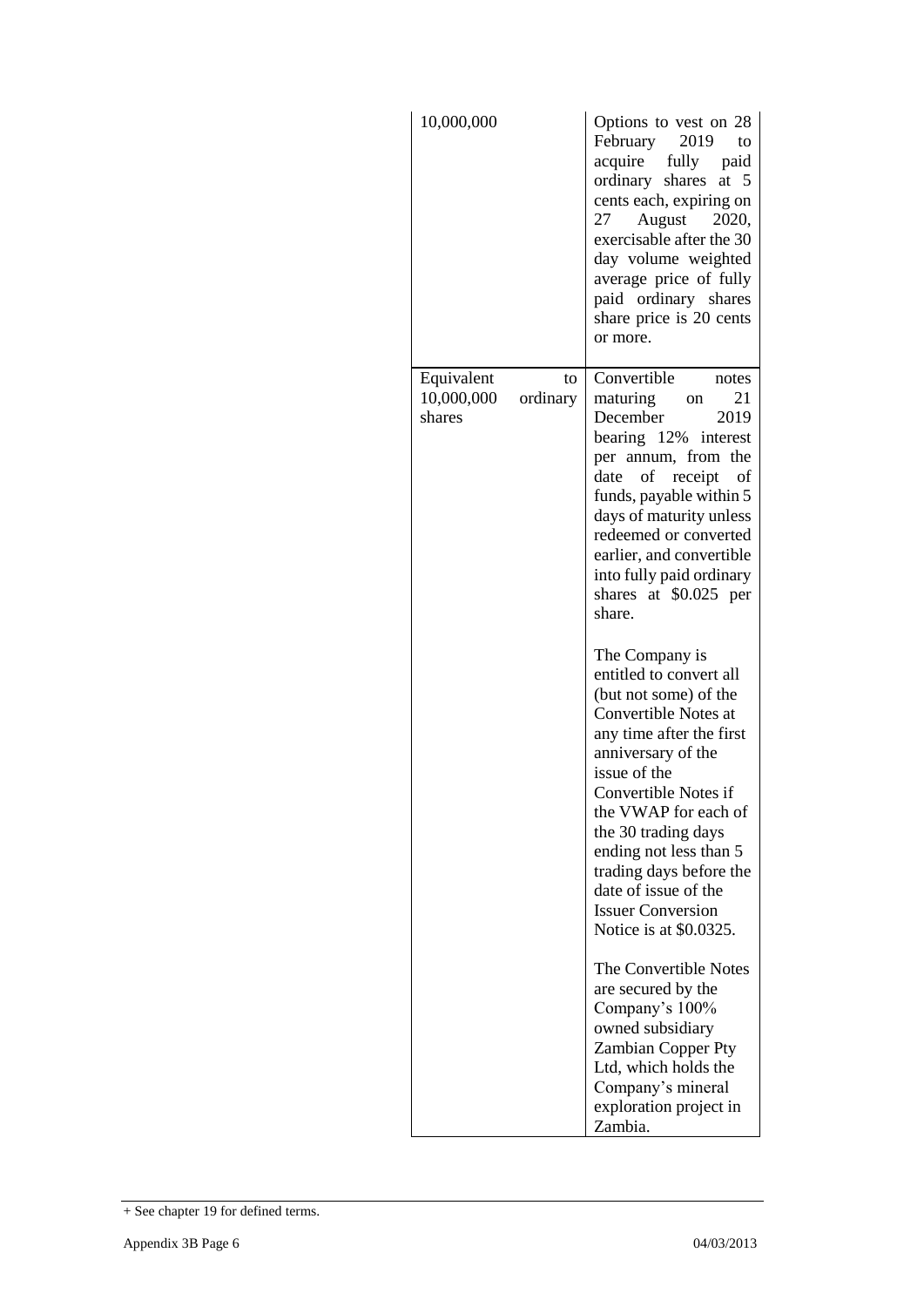10 Dividend policy (in the case of a trust, distribution policy) on the increased capital (interests) N/A

## **Part 2 - Pro rata issue**

11 Is security holder approval required? 12 Is the issue renounceable or nonrenounceable? 13 Ratio in which the <sup>+</sup>securities will be offered 14 <sup>+</sup>Class of <sup>+</sup>securities to which the offer relates 15 <sup>+</sup>Record date to determine entitlements 16 Will holdings on different registers (or subregisters) be aggregated for calculating entitlements? 17 Policy for deciding entitlements in relation to fractions 18 Names of countries in which the entity has security holders who will not be sent new offer documents Note: Security holders must be told how their entitlements are to be dealt with. Cross reference: rule 7.7. 19 Closing date for receipt of acceptances or renunciations

+ See chapter 19 for defined terms.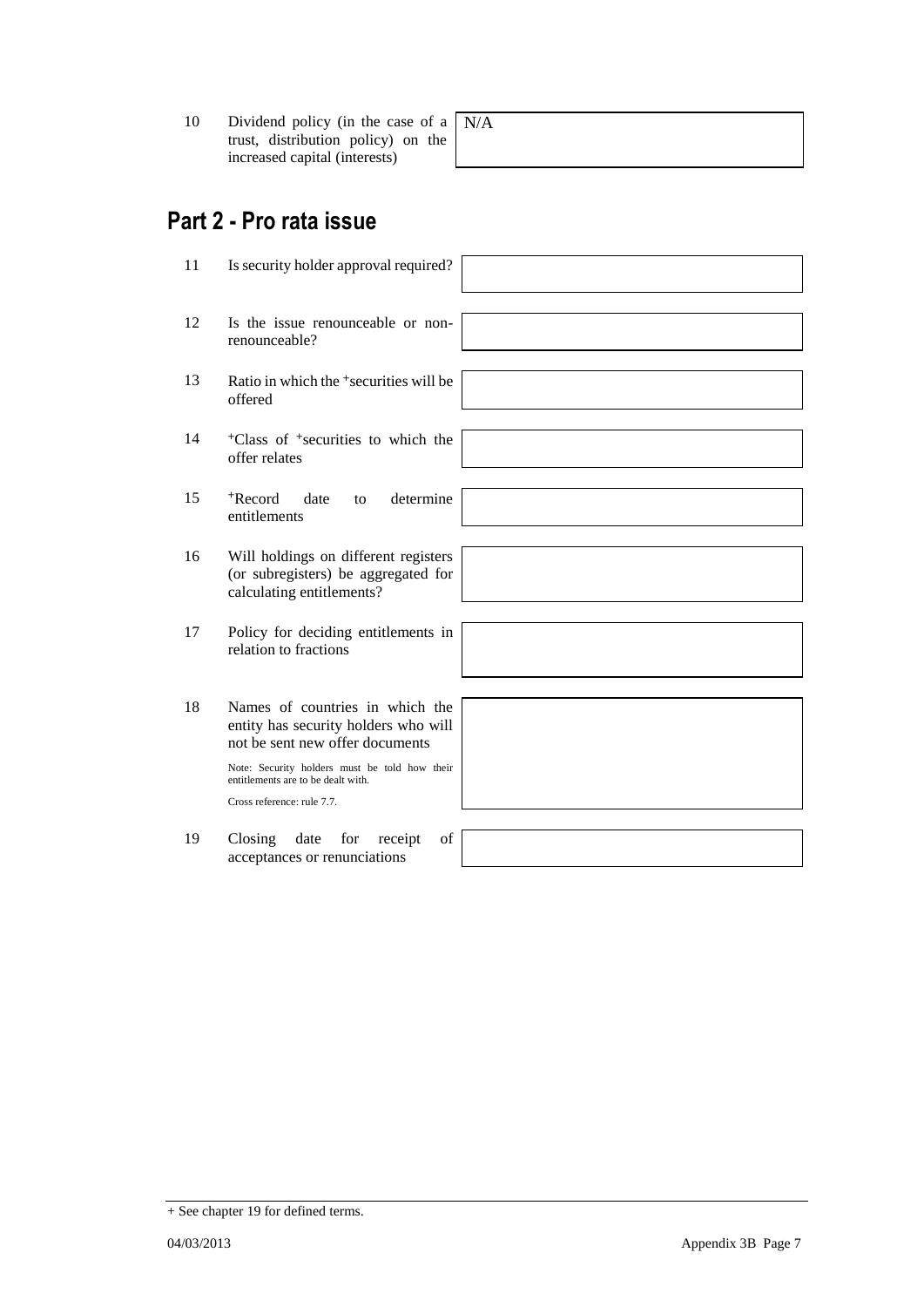| 20 | Names of any underwriters                                                                                                                                               |  |
|----|-------------------------------------------------------------------------------------------------------------------------------------------------------------------------|--|
| 21 | Amount of any underwriting fee or<br>commission                                                                                                                         |  |
| 22 | Names of any brokers to the issue                                                                                                                                       |  |
| 23 | Fee or commission payable to the<br>broker to the issue                                                                                                                 |  |
| 24 | Amount of any handling fee payable<br>to brokers who lodge acceptances or<br>renunciations on behalf of security<br>holders                                             |  |
| 25 | If the issue is contingent on security<br>holders' approval, the date of the<br>meeting                                                                                 |  |
| 26 | Date entitlement and acceptance<br>form and offer documents will be<br>sent to persons entitled                                                                         |  |
| 27 | If the entity has issued options, and<br>the terms entitle option holders to<br>participate on exercise, the date on<br>which notices will be sent to option<br>holders |  |
| 28 | Date rights trading will begin (if<br>applicable)                                                                                                                       |  |
| 29 | Date rights trading will end (if<br>applicable)                                                                                                                         |  |
| 30 | How do security holders sell their<br>entitlements<br><i>in full</i> through<br>a<br>broker?                                                                            |  |
| 31 | How do security holders sell part of<br>their entitlements through a broker<br>and accept for the balance?                                                              |  |

<sup>+</sup> See chapter 19 for defined terms.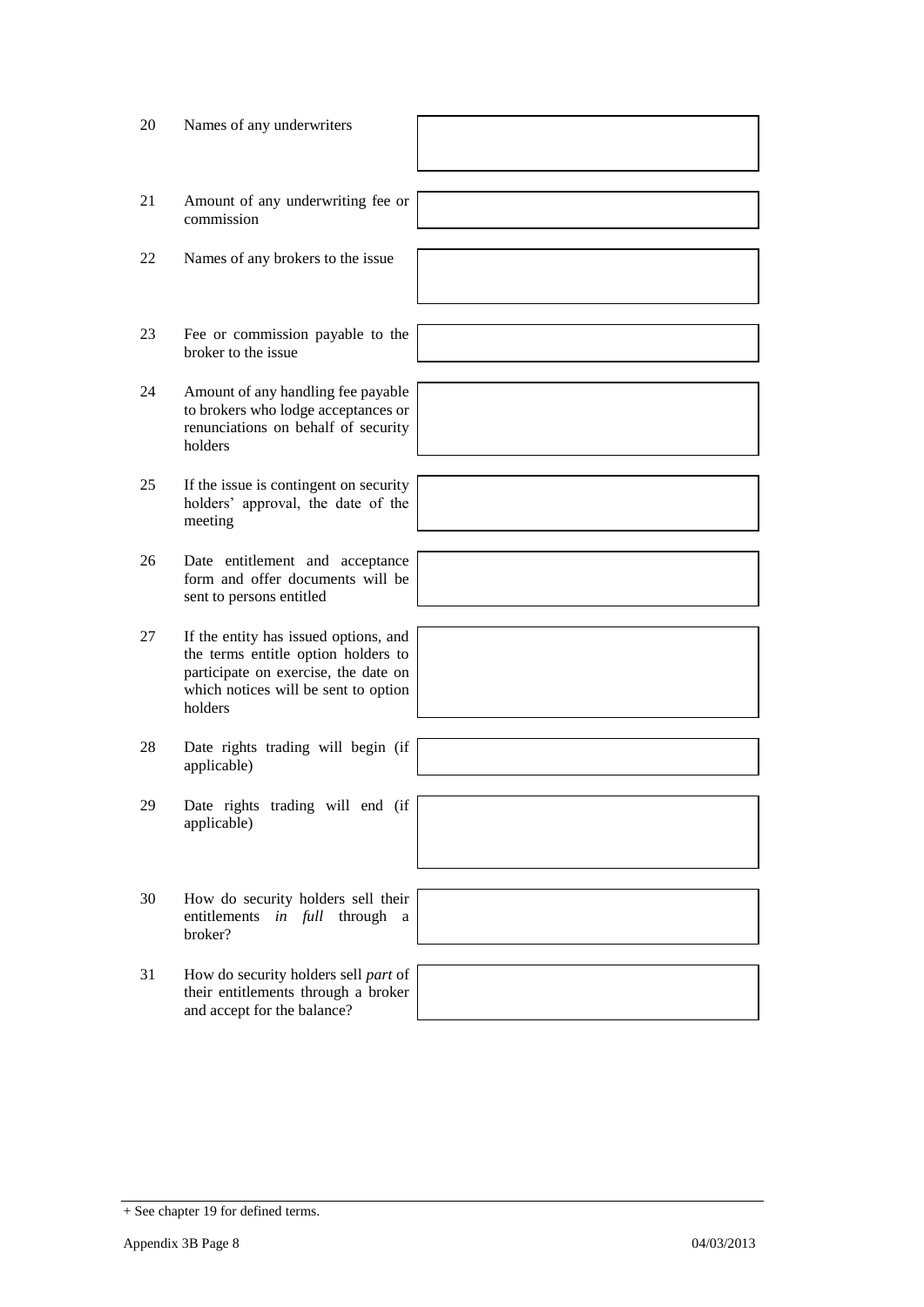- 32 How do security holders dispose of their entitlements (except by sale through a broker)?
- 33 <sup>+</sup>Issue date

| ,我们也不会有什么。""我们的人,我们也不会有什么?""我们的人,我们也不会有什么?""我们的人,我们也不会有什么?""我们的人,我们也不会有什么?""我们的人 |  |  |
|----------------------------------------------------------------------------------|--|--|
|                                                                                  |  |  |
|                                                                                  |  |  |

## **Part 3 - Quotation of securities**

*You need only complete this section if you are applying for quotation of securities*

- 34 Type of <sup>+</sup>securities (*tick one*)
- (a) <sup>+</sup>Securities described in Part 1
- (b)  $\Box$  All other  $\overline{\phantom{a}}$  securities

Example: restricted securities at the end of the escrowed period, partly paid securities that become fully paid, employee incentive share securities when restriction ends, securities issued on expiry or conversion of convertible securities

### **Entities that have ticked box 34(a)**

#### **Additional securities forming a new class of securities**

*Tick to indicate you are providing the information or documents*

100,001 and over

35 If the <sup>+</sup> securities are <sup>+</sup>equity securities, the names of the 20 largest holders of the additional <sup>+</sup>securities, and the number and percentage of additional <sup>+</sup>securities held by those holders

36 If the <sup>+</sup> securities are <sup>+</sup>equity securities, a distribution schedule of the additional <sup>+</sup>securities setting out the number of holders in the categories 1 - 1,000 1,001 - 5,000 5,001 - 10,000 10,001 - 100,000

37 A copy of any trust deed for the additional <sup>+</sup>securities

<sup>+</sup> See chapter 19 for defined terms.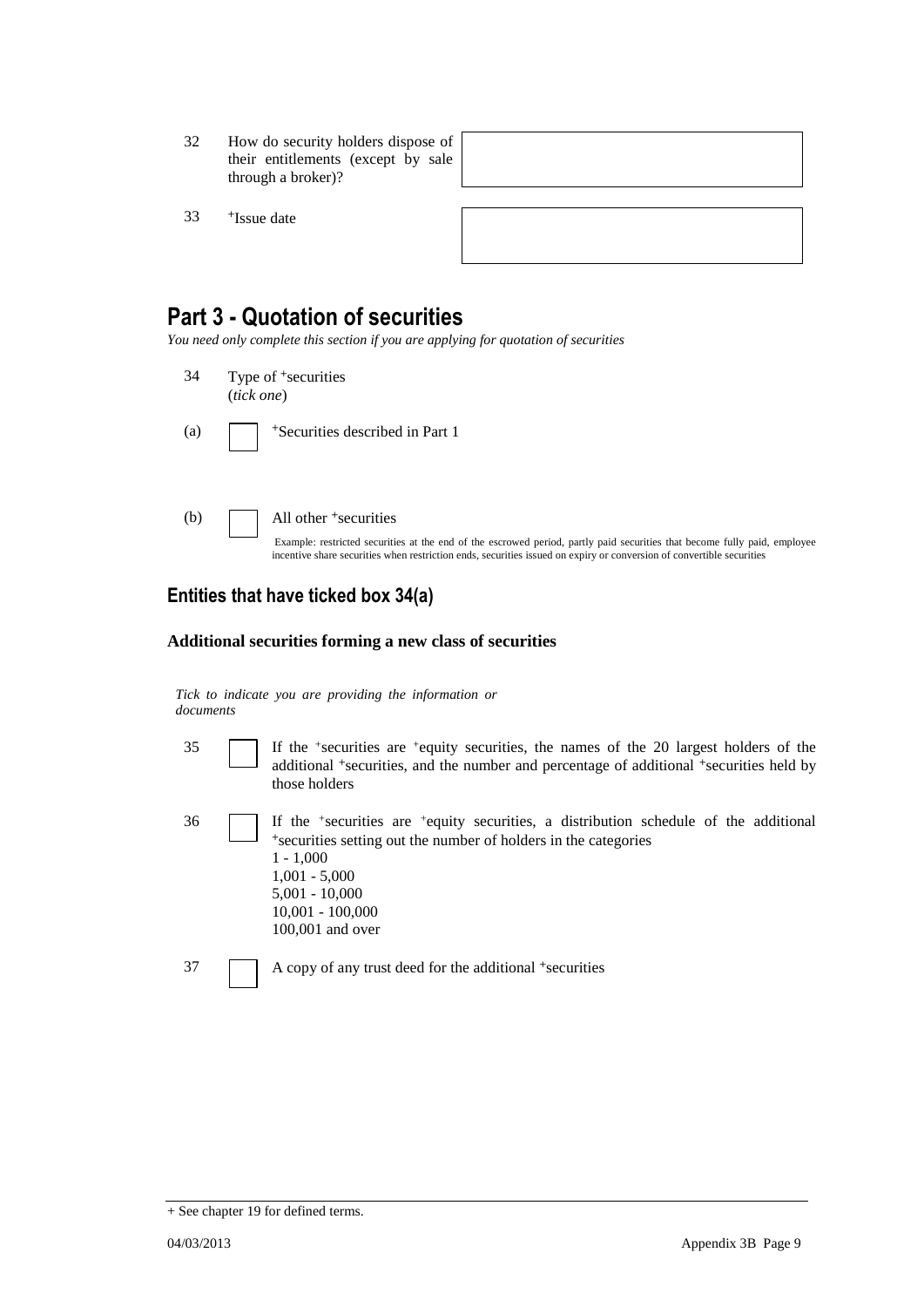## **Entities that have ticked box 34(b)**

- 38 Number of <sup>+</sup>securities for which <sup>+</sup>quotation is sought
- 39 <sup>+</sup>Class of <sup>+</sup>securities for which quotation is sought
- 40 Do the <sup>+</sup>securities rank equally in all respects from the <sup>+</sup>issue date with an existing <sup>+</sup>class of quoted <sup>+</sup>securities?

If the additional <sup>+</sup>securities do not rank equally, please state:

- the date from which they do
- the extent to which they participate for the next dividend, (in the case of a trust, distribution) or interest payment
- the extent to which they do not rank equally, other than in relation to the next dividend, distribution or interest payment

41 Reason for request for quotation now Example: In the case of restricted securities, end of

restriction period

(if issued upon conversion of another <sup>+</sup>security, clearly identify that other <sup>+</sup>security)

42 Number and <sup>+</sup>class of all <sup>+</sup>securities quoted on ASX (*including* the +securities in clause 38)

| Number | <sup>+</sup> Class |
|--------|--------------------|
|        |                    |
|        |                    |
|        |                    |
|        |                    |
|        |                    |

<sup>+</sup> See chapter 19 for defined terms.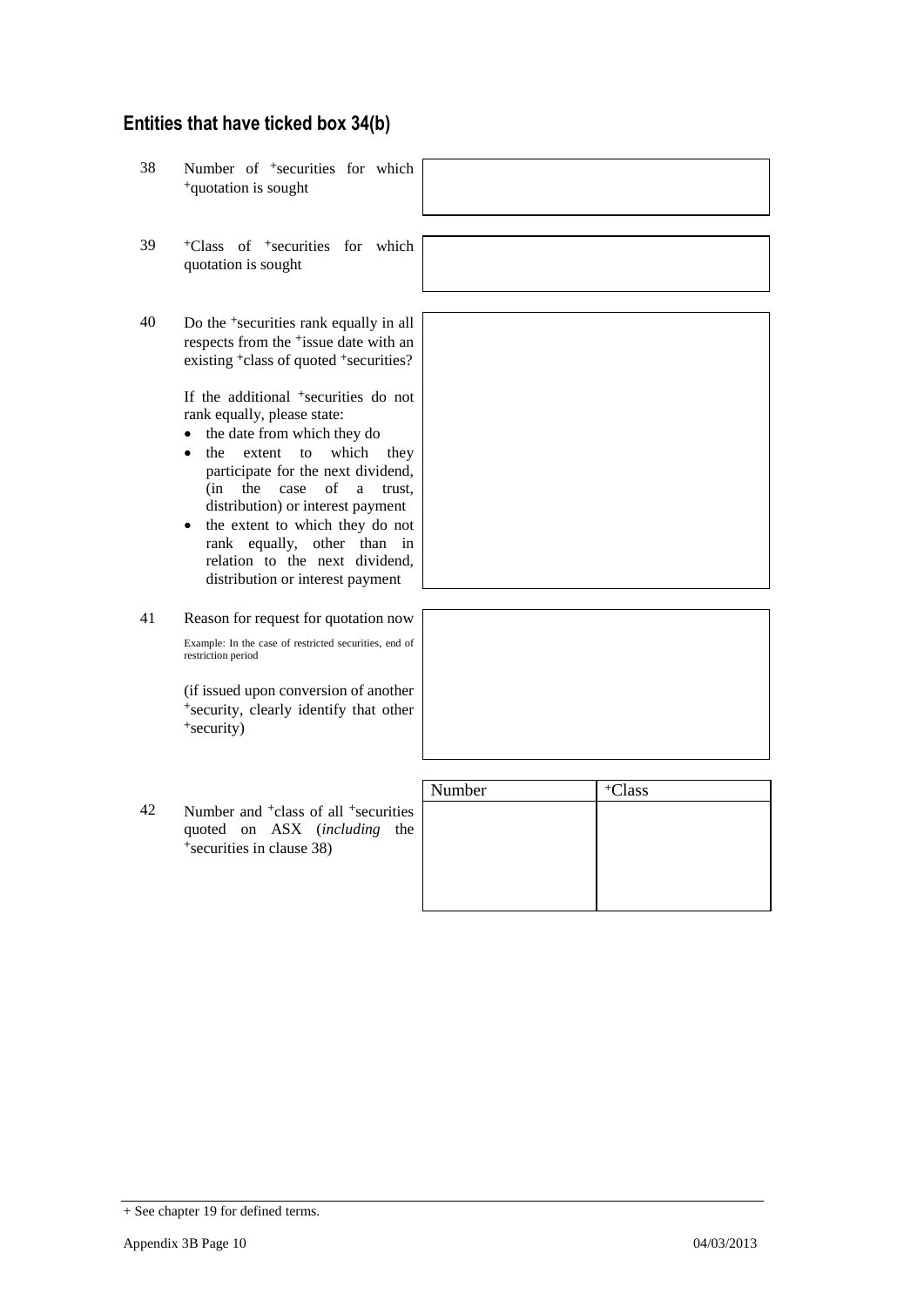#### **Quotation agreement**

- 1 <sup>+</sup>Quotation of our additional +securities is in ASX's absolute discretion. ASX may quote the +securities on any conditions it decides.
- 2 We warrant the following to ASX.
	- The issue of the +securities to be quoted complies with the law and is not for an illegal purpose.
	- There is no reason why those +securities should not be granted +quotation.
	- An offer of the <sup>+</sup>securities for sale within 12 months after their issue will not require disclosure under section 707(3) or section 1012C(6) of the Corporations Act.

Note: An entity may need to obtain appropriate warranties from subscribers for the securities in order to be able to give this warranty

- Section 724 or section 1016E of the Corporations Act does not apply to any applications received by us in relation to any +securities to be quoted and that no-one has any right to return any +securities to be quoted under sections 737, 738 or 1016F of the Corporations Act at the time that we request that the <sup>+</sup>securities be quoted.
- If we are a trust, we warrant that no person has the right to return the <sup>+</sup>securities to be quoted under section 1019B of the Corporations Act at the time that we request that the +securities be quoted.
- 3 We will indemnify ASX to the fullest extent permitted by law in respect of any claim, action or expense arising from or connected with any breach of the warranties in this agreement.
- 4 We give ASX the information and documents required by this form. If any information or document is not available now, we will give it to ASX before <sup>+</sup>quotation of the +securities begins. We acknowledge that ASX is relying on the information and documents. We warrant that they are (will be) true and complete.

 $=$   $=$   $=$   $=$   $=$   $=$ 

Sign here:  $\int_{\mathcal{P}}$   $\int_{\mathcal{P}}$  Date: 21/12/2018

(Executive Director/Company secretary)

Print name: Anthony Kain

<sup>+</sup> See chapter 19 for defined terms.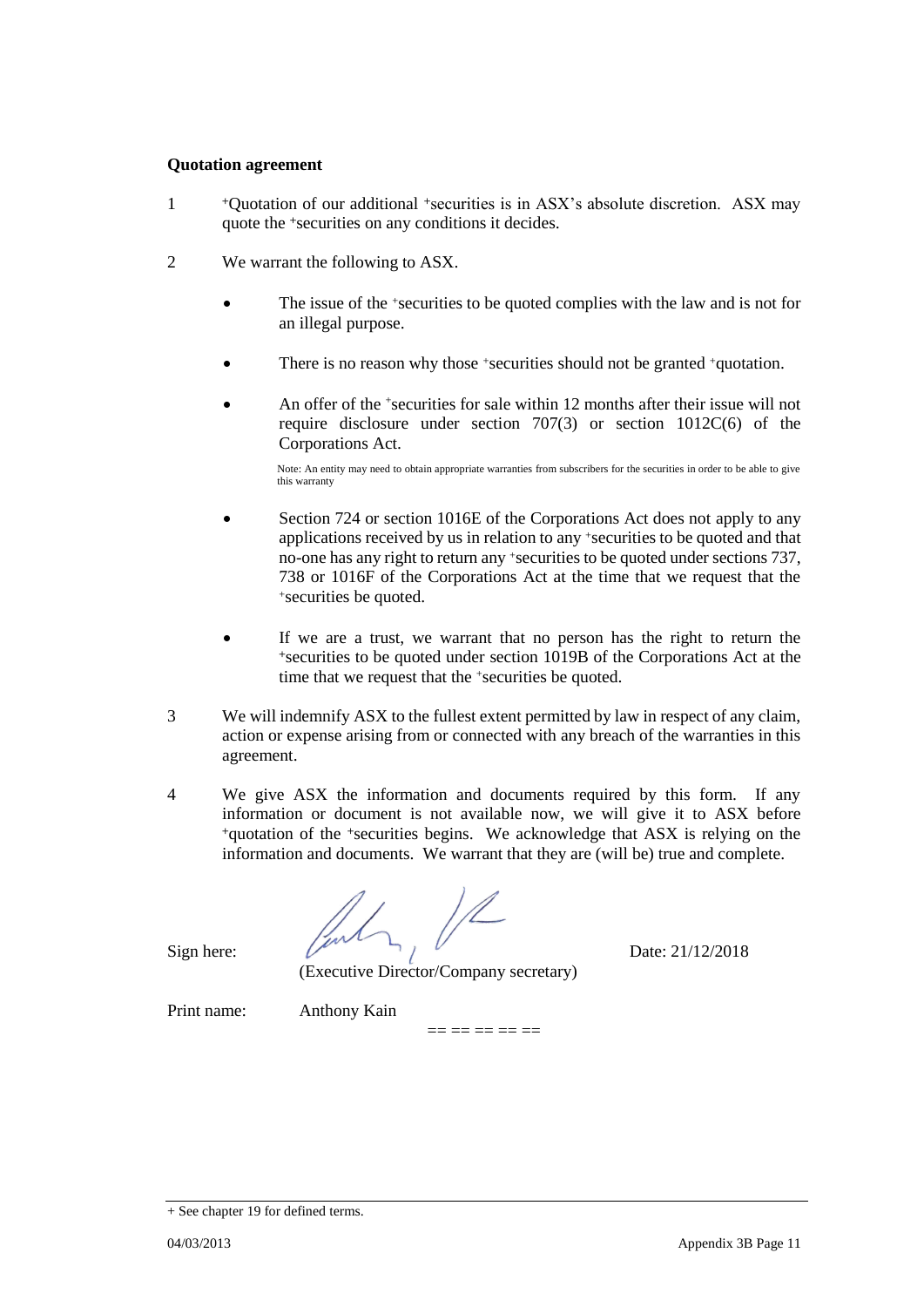# **Appendix 3B – Annexure 1**

## **Calculation of placement capacity under rule 7.1 and rule 7.1A for eligible entities**

Introduced 01/08/12 Amended 04/03/13

## **Part 1**

| Rule 7.1 - Issues exceeding 15% of capital                                                                                                                                                                                                                                                                                                                                                                                                                                                                                                                                                                                                                                                                                                                                                                      |             |  |
|-----------------------------------------------------------------------------------------------------------------------------------------------------------------------------------------------------------------------------------------------------------------------------------------------------------------------------------------------------------------------------------------------------------------------------------------------------------------------------------------------------------------------------------------------------------------------------------------------------------------------------------------------------------------------------------------------------------------------------------------------------------------------------------------------------------------|-------------|--|
| Step 1: Calculate "A", the base figure from which the placement<br>capacity is calculated                                                                                                                                                                                                                                                                                                                                                                                                                                                                                                                                                                                                                                                                                                                       |             |  |
| <b>Insert</b> number of fully paid <sup>+</sup> ordinary<br>securities on issue 12 months before the<br>*issue date or date of agreement to issue                                                                                                                                                                                                                                                                                                                                                                                                                                                                                                                                                                                                                                                               | 925,949,092 |  |
| Add the following:<br>Number of fully paid +ordinary<br>securities issued in that 12 month<br>period under an exception in rule 7.2<br>Number of fully paid +ordinary<br>$\bullet$<br>securities issued in that 12 month<br>period with shareholder approval<br>Number of partly paid +ordinary<br>$\bullet$<br>securities that became fully paid in that<br>12 month period<br>Note:<br>Include only ordinary securities here -<br>other classes of equity securities<br>cannot be added<br>Include here (if applicable) the<br>$\bullet$<br>securities the subject of the Appendix<br>3B to which this form is annexed<br>It may be useful to set out issues of<br>securities on different dates as<br>separate line items<br>Subtract the number of fully paid<br>*ordinary securities cancelled during that | Nil<br>Nil  |  |
| 12 month period<br>"А"                                                                                                                                                                                                                                                                                                                                                                                                                                                                                                                                                                                                                                                                                                                                                                                          | 925,949,092 |  |

<sup>+</sup> See chapter 19 for defined terms.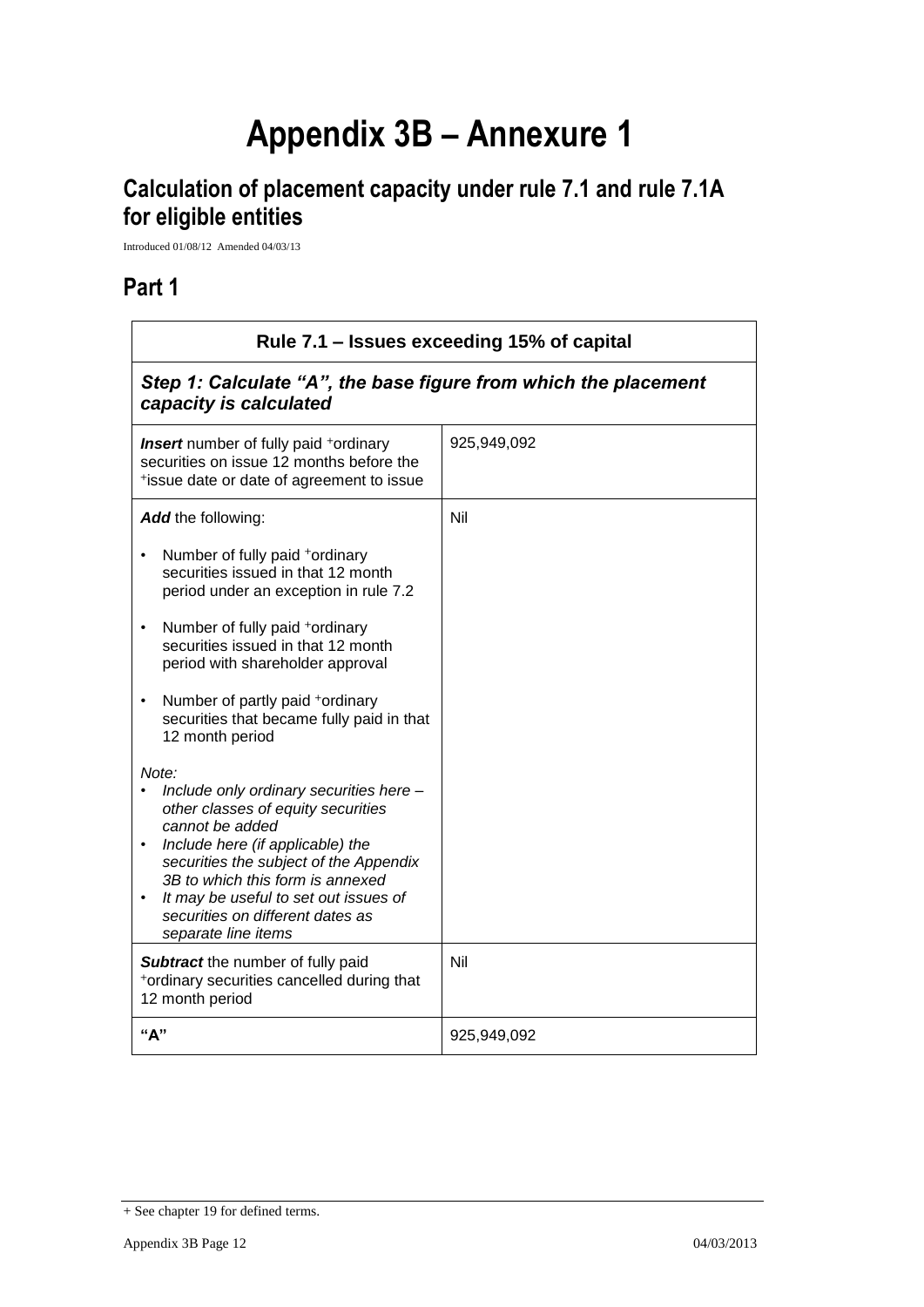| Step 2: Calculate 15% of "A"                                                                                                                                                                                                                                                                                                                         |                                                                                                                         |  |
|------------------------------------------------------------------------------------------------------------------------------------------------------------------------------------------------------------------------------------------------------------------------------------------------------------------------------------------------------|-------------------------------------------------------------------------------------------------------------------------|--|
| "B"                                                                                                                                                                                                                                                                                                                                                  | 0.15                                                                                                                    |  |
|                                                                                                                                                                                                                                                                                                                                                      | [Note: this value cannot be changed]                                                                                    |  |
| Multiply "A" by 0.15                                                                                                                                                                                                                                                                                                                                 | 138,892,363                                                                                                             |  |
| Step 3: Calculate "C", the amount of placement capacity under rule<br>7.1 that has already been used                                                                                                                                                                                                                                                 |                                                                                                                         |  |
| <b>Insert</b> number of <sup>+</sup> equity securities issued<br>or agreed to be issued in that 12 month<br>period not counting those issued:                                                                                                                                                                                                        | 17,500,000 (under the placement which is<br>the subject of the Appendix 3B dated 9<br>February 2018)                    |  |
| Under an exception in rule 7.2<br>Under rule 7.1A                                                                                                                                                                                                                                                                                                    | 40,000,000 (under the issue of options<br>which is the subject of the Appendix 3B<br>dated 9 February 2018)             |  |
| With security holder approval under<br>rule 7.1 or rule 7.4<br>Note:                                                                                                                                                                                                                                                                                 | 6,666,667 (under the placement which is<br>the subject of the Appendix 3B dated 26<br>April 2018)                       |  |
| This applies to equity securities, unless<br>specifically excluded - not just ordinary<br>securities<br>Include here (if applicable) the<br>$\bullet$<br>securities the subject of the Appendix<br>3B to which this form is annexed<br>It may be useful to set out issues of<br>$\bullet$<br>securities on different dates as<br>separate line items | 3,333,333 (under the placement which is<br>the subject of the Appendix 3B dated 18<br>May 2018)                         |  |
|                                                                                                                                                                                                                                                                                                                                                      | 12,333,334 (under the placement which is<br>the subject of the Appendix 3B dated 2<br>August 2018)                      |  |
|                                                                                                                                                                                                                                                                                                                                                      | 11,000,000 (under the placement which is<br>the subject of the Appendix 3B dated 27<br>August 2018)                     |  |
|                                                                                                                                                                                                                                                                                                                                                      | 6,800,000 (under the placement which is<br>the subject of the Appendix 3B dated 6<br>September 2018)                    |  |
|                                                                                                                                                                                                                                                                                                                                                      | 4,000,000 (under the placement which is<br>the subject of the Appendix 3B dated 19<br>November 2018)                    |  |
|                                                                                                                                                                                                                                                                                                                                                      | 10,000,000 (under the issue of convertible<br>notes which is the subject of this Appendix<br>3B dated 18 December 2018) |  |
| "C"                                                                                                                                                                                                                                                                                                                                                  | 111,633,334                                                                                                             |  |
| Step 4: Subtract "C" from ["A" x "B"] to calculate remaining<br>placement capacity under rule 7.1                                                                                                                                                                                                                                                    |                                                                                                                         |  |
| "A" x 0.15                                                                                                                                                                                                                                                                                                                                           | 138,892,363                                                                                                             |  |
| Note: number must be same as shown in<br>Step 2                                                                                                                                                                                                                                                                                                      |                                                                                                                         |  |

 $\pm$  See chapter 19 for defined terms.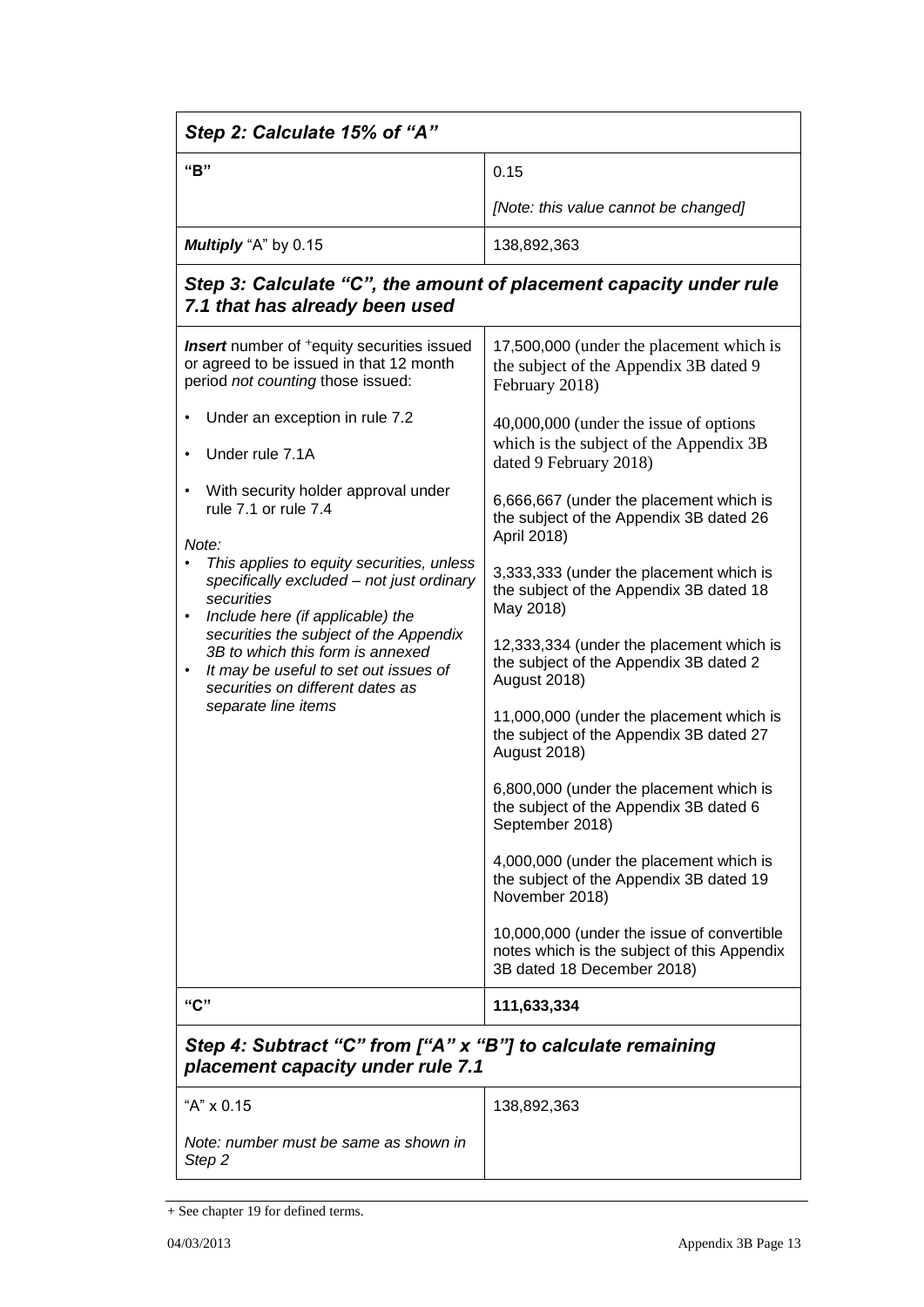| Subtract "C"                                    | 111,633,334                                                        |
|-------------------------------------------------|--------------------------------------------------------------------|
| Note: number must be same as shown in<br>Step 3 |                                                                    |
| <b>Total</b> ["A" $\times$ 0.15] – "C"          | 27,259,029                                                         |
|                                                 | [Note: this is the remaining placement<br>capacity under rule 7.1] |

 $\pm$  See chapter 19 for defined terms.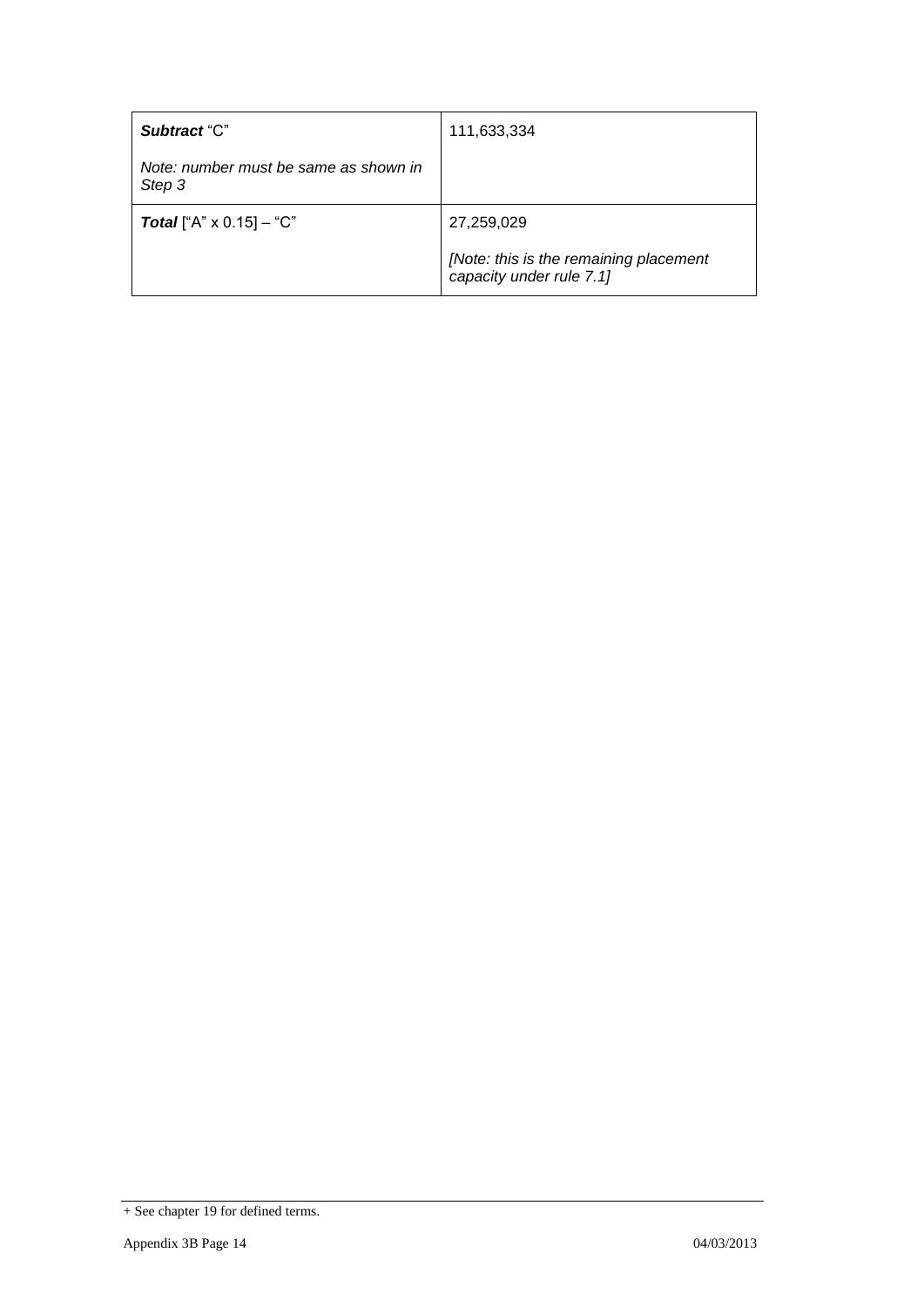## **Part 2**

| Rule 7.1A - Additional placement capacity for eligible entities                                                                                                                                                                                                                                                                                                                                                                                                                                |                                    |  |
|------------------------------------------------------------------------------------------------------------------------------------------------------------------------------------------------------------------------------------------------------------------------------------------------------------------------------------------------------------------------------------------------------------------------------------------------------------------------------------------------|------------------------------------|--|
| Step 1: Calculate "A", the base figure from which the placement<br>capacity is calculated                                                                                                                                                                                                                                                                                                                                                                                                      |                                    |  |
| "A"                                                                                                                                                                                                                                                                                                                                                                                                                                                                                            |                                    |  |
| Note: number must be same as shown in<br>Step 1 of Part 1                                                                                                                                                                                                                                                                                                                                                                                                                                      |                                    |  |
| Step 2: Calculate 10% of "A"                                                                                                                                                                                                                                                                                                                                                                                                                                                                   |                                    |  |
| "ט"                                                                                                                                                                                                                                                                                                                                                                                                                                                                                            | 0.10                               |  |
|                                                                                                                                                                                                                                                                                                                                                                                                                                                                                                | Note: this value cannot be changed |  |
| Multiply "A" by 0.10                                                                                                                                                                                                                                                                                                                                                                                                                                                                           |                                    |  |
| Step 3: Calculate "E", the amount of placement capacity under rule<br>7.1A that has already been used                                                                                                                                                                                                                                                                                                                                                                                          |                                    |  |
| <b>Insert</b> number of <sup>+</sup> equity securities issued<br>or agreed to be issued in that 12 month<br>period under rule 7.1A                                                                                                                                                                                                                                                                                                                                                             |                                    |  |
| Notes:<br>This applies to equity securities - not<br>just ordinary securities<br>Include here $-$ if applicable $-$ the<br>securities the subject of the Appendix<br>3B to which this form is annexed<br>Do not include equity securities issued<br>٠<br>under rule 7.1 (they must be dealt with<br>in Part 1), or for which specific security<br>holder approval has been obtained<br>It may be useful to set out issues of<br>securities on different dates as<br>separate line items<br>"E" |                                    |  |
|                                                                                                                                                                                                                                                                                                                                                                                                                                                                                                |                                    |  |

<sup>+</sup> See chapter 19 for defined terms.